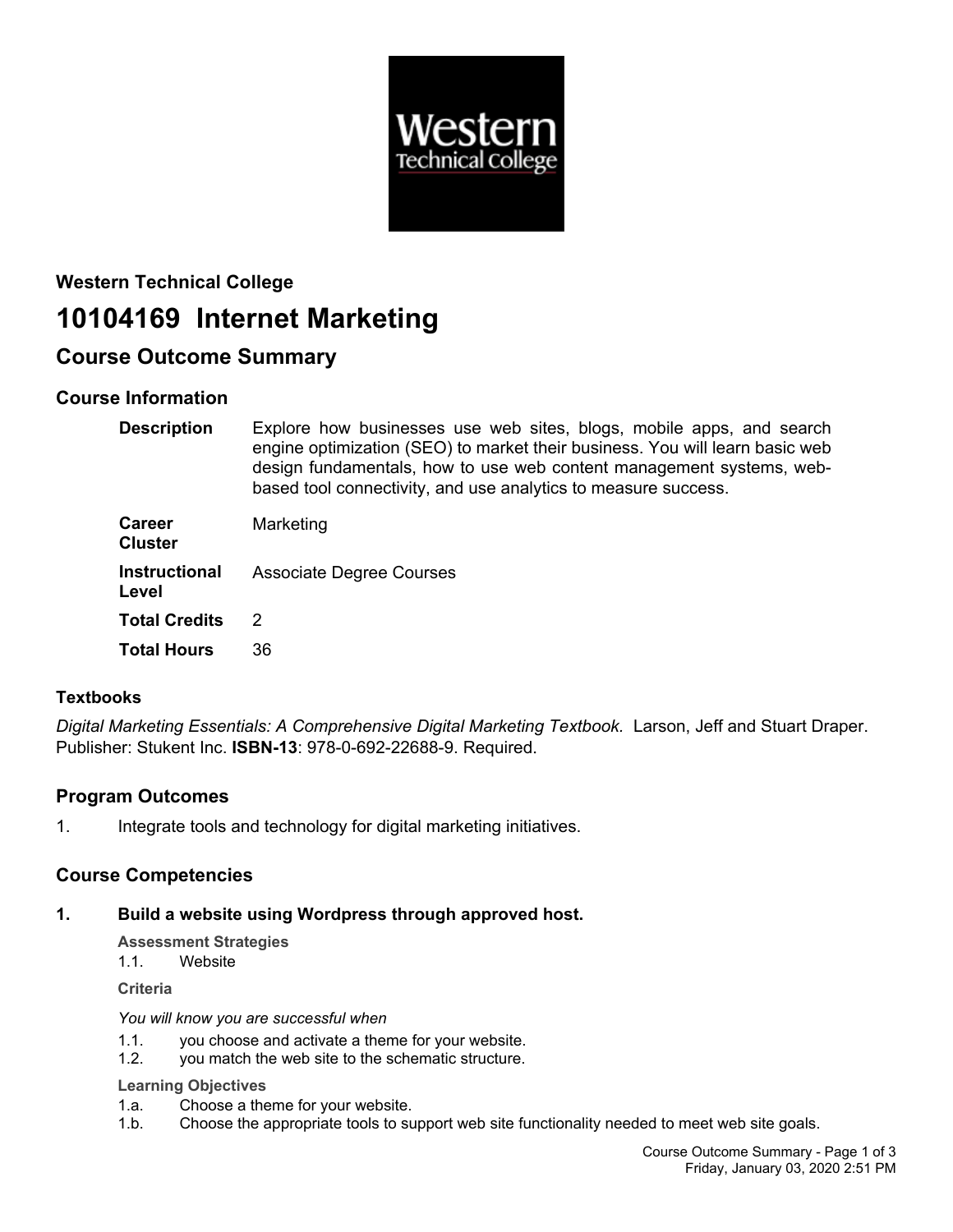#### **2. Install analytics to website.**

#### **Assessment Strategies**

2.1. Website

#### **Criteria**

*You will know you are successful when*

- 2.1. you identify the main metrics used to track performance based on website goals.
- 2.2. you verify communication between website and the analytics.

#### **Learning Objectives**

- 2.a. Choose and install analytics plugin.
- 2.b. Review the analytics measurements.<br>2.c. Choose the appropriate analytical me
- 2.c. Choose the appropriate analytical measurements for web site goals.

#### **3. Change landing page for each keyword.**

#### **Assessment Strategies**

3.1. Website

**Criteria**

*You will know you are successful when*

- 
- 3.1. you research key words for your website. you develop (or modify) content on landing page for the key word.
- 3.3. you determine the metrics used to track success.

#### **Learning Objectives**

- 3.a. Determine keywords for web site.
- 3.b. Choose the landing page for each keyword.
- 3.c. Amend the landing pages to support the keyword.

#### **4. Explore A/B testing.**

**Assessment Strategies**

4.1. Website

**Criteria**

*You will know you are successful when*

- 4.1. you determine an element to test.
- 4.2. you develop the variations on the element.
- 4.3. you create the A/B versions of page.

#### **Learning Objectives**

- 4.a. Discuss the role of A/B testing in web development.
- 4.b. Choose a performance indicator with two feasible options for improvement.
- 4.c. Complete an A/B test.

#### **5. Determine the variations of web design based on device, platform and browser.**

**Assessment Strategies**

- 5.1. Website
- 5.2. Report

**Criteria**

*You will know you are successful when*

- 5.1. you test your website in at least 4 browsers.
- 5.2. you test your website in at least 3 operating systems.
- 5.3. you test your website on at least 3 different devices.
- 5.4. you test your website in at least 4 different screen sizes/resolutions.
- 5.5. you identify adjustments needed to website based the compatibility with browser, OS, devices, and resolution.